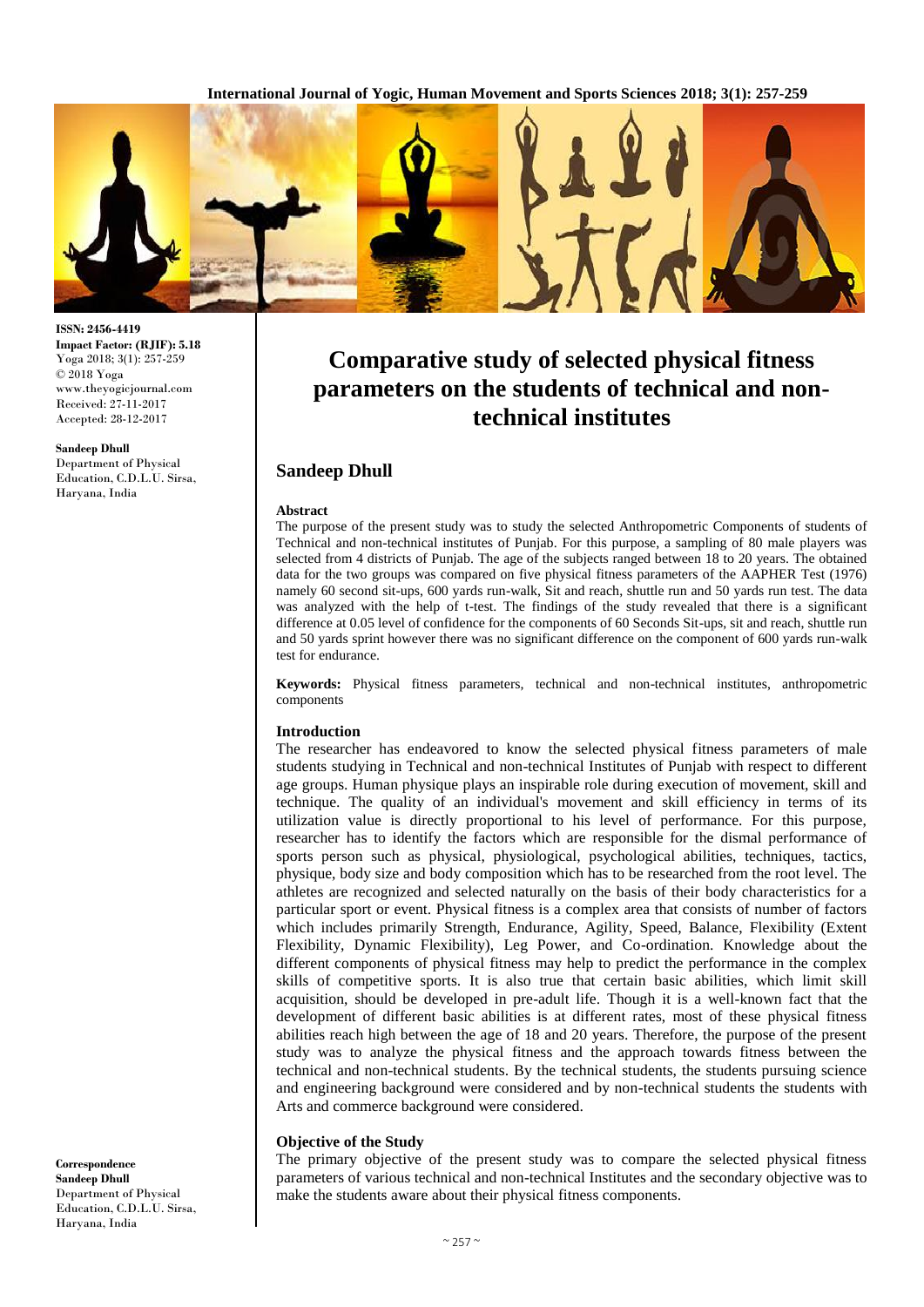#### International Journal of Yogic, Human Movement and Sports Sciences

## **Research Methodology**

Standard instruments from Chaudhary Devi Lal University, Sirsa was used to measure the Physical fitness components. The instruments were calibrated before measuring the components. The data for the present study was collected from different technical and non-technical institutes of four district of Punjab, namely Patiala, Sangrur, Barnala and Bathinda and all the subjects were of the age group 18 to 20 years.

## **Results and Analysis of the Study**

After analyzing the data for both the groups, t-test value was computed.

| Table 1.1: Statistical Analysis of t-value for 60 Second Sit-ups. |  |  |  |
|-------------------------------------------------------------------|--|--|--|
|-------------------------------------------------------------------|--|--|--|

| Group                                    |    | Mean  | <b>Standard Deviation</b> | <b>Standard Error of Mean</b> | t-Value | <b>Remarks</b> |
|------------------------------------------|----|-------|---------------------------|-------------------------------|---------|----------------|
| <b>Technical Institute Male Students</b> | 40 | 29.75 | 7.95                      |                               | 3.90    | Significant    |
| Non-Technical Institute Male Students    | 40 | 24.12 | 4.45                      | 0.70                          |         |                |
| $Df=78$ , Level of Significance= $0.05$  |    |       |                           |                               |         |                |

The values in the table 1.1 suggest that the mean score on the parameters of 60 seconds Sit-ups test was 29.75 for the technical male students as compared to 24.12 of the nontechnical male students. The data of the technical students is less homogeneous as compared with the counterpart. The ttest value of the table is 3.90 and the Critical t-value from the norms is 1.99 for two-tailed at 0.05 level of confidence.

| Group                                    |    | Mean | <b>Standard Deviation</b> | <b>Standard Error of Mean</b> | t-Value | <b>Remarks</b>  |
|------------------------------------------|----|------|---------------------------|-------------------------------|---------|-----------------|
| <b>Technical Institute Male Students</b> | 40 | 4.24 | .02                       | 0.16                          | . 46    | Not Significant |
| Non-Technical Institute Male Students    | 40 | 4.51 | 9.56                      | 0.08                          |         |                 |
| Df=98, Level of Significance= $0.05$     |    |      |                           |                               |         |                 |

From the data in the tab.1.2 for 600 Yards run-walk test is presented with the technical institute students scoring the mean value of 4.24 while the non-technical students scored a mean value of 4.51 with a more uniform score of standard deviation of 0.56 as compared with 1.02 of the technical students. The t-test value of the table is 1.46 and the Critical tvalue from the norms is 1.99 for two-tailed at 0.05 level of confidence. The two-tailed P-value equals 0.14.

|  | Table 1.3: Statistical Analysis of t-value for Sit and Reach |  |  |  |  |
|--|--------------------------------------------------------------|--|--|--|--|
|  |                                                              |  |  |  |  |

| Group                                    | N  | Mean  | <b>Standard Deviation</b> | <b>Standard Error of Mean   t-Value</b> |      | <b>Remarks</b> |
|------------------------------------------|----|-------|---------------------------|-----------------------------------------|------|----------------|
| <b>Technical Institute Male Students</b> | 40 | 23.15 | 5.48                      | 0.87                                    | 2.64 | Significant    |
| Non-Technical Institute Male Students    | 40 | 20.45 | 3.41                      | 0.54                                    |      |                |
| $Df=98$ , Level of Significance= $0.05$  |    |       |                           |                                         |      |                |

The values in the table 1.3 suggest that the mean score on the parameters of Sit and reach test was 23.15 for the technical male students as compared to 20.45 of the non-technical male students. The data of the non-technical students is more homogeneous as compared with the counterpart. The t-test value of the table is 2.64 and the Critical t-value from the norms is 1.99 for two-tailed at 0.05 level of confidence. The two-tailed P-value equals 0.009 and the results are considered extremely significant.

| Group                                    |    | Mean  | <b>Standard Deviation</b> | <b>Standard Error of Mean   t-Value</b> |      | <b>Remarks</b> |
|------------------------------------------|----|-------|---------------------------|-----------------------------------------|------|----------------|
| <b>Technical Institute Male Students</b> | 40 | 16.49 | 3.96                      | 0.63                                    | 3.36 | Significant    |
| Non-Technical Institute Male Students    | 40 | 18.89 | 2.17                      | 0.34                                    |      |                |
| $Df=98$ , Level of Significance= $0.05$  |    |       |                           |                                         |      |                |

**Table 1.4:** Statistical Analysis of t-value for Shuttle run

The values in the table 1.4 suggest that the mean score on the parameters of Shuttle run was 19.49 for the technical male students as compared to 16.89 of the non-technical male students. The data of the technical students is more homogeneous as compared with the counterpart. The t-test

value of the table is 3.36 and thee Critical t-value from the norms is 1.99 for two-tailed at 0.05 level of confidence. The two-tailed P-value equals 0.0012 and the results of the study are statistically significant.

| Table 1.5: Statistical Analysis of t-value for 50 yards |  |
|---------------------------------------------------------|--|
|---------------------------------------------------------|--|

| Group                                    |    | Mean     | <b>Standard Deviation</b> | <b>Standard Error of Mean</b> | t-Value | <b>Remarks</b> |
|------------------------------------------|----|----------|---------------------------|-------------------------------|---------|----------------|
| <b>Technical Institute Male Students</b> | 40 | 6.97     | 0.76                      | . . 16                        | 1.993   | Significant    |
| Non-Technical Institute Male Students    | 40 | $\Delta$ | 0.46                      | 0.94                          |         |                |
| $Df=98$ , Level of Significance= $0.05$  |    |          |                           |                               |         |                |

The values in the table 1.5 suggest that the mean score on the parameters of 50 yards run test was 6.97 for the technical male students as compared to 7.25 of the non-technical male students. The data of the non-technical students is more

homogeneous as compared with the counterpart. The t-test value of the table is 1.993 and thee Critical t-value from the norms is 1.99 for two-tailed at 0.05 level of confidence. The two-tailed P-value equals 0.04 and the difference is